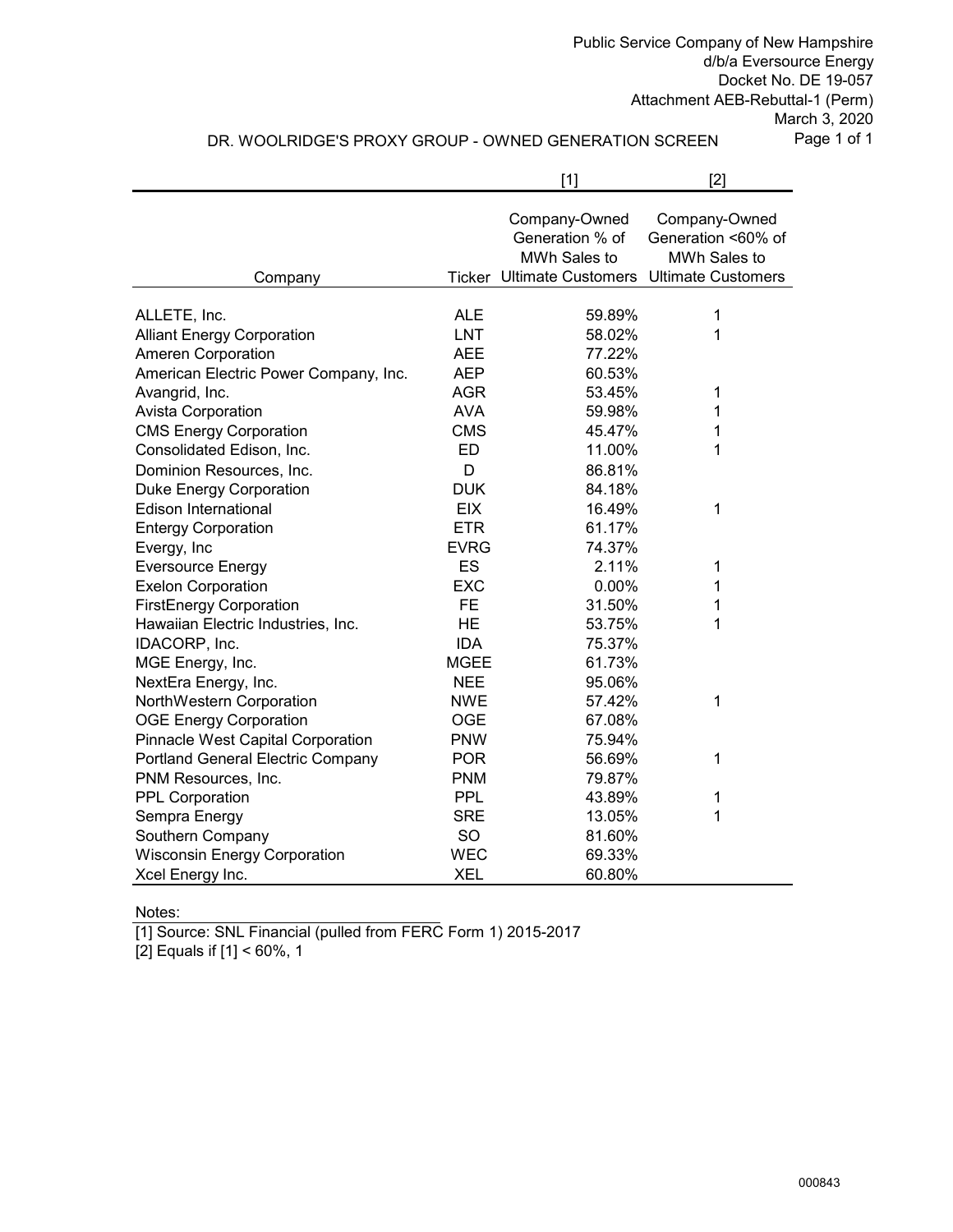Public Service Company of New Hampshire d/b/a Eversource Energy Docket No. DE 19-057 Attachment AEB-Rebuttal-2 (Perm) March 3, 2020 Page 1 of 1

### ADJUSTMENTS TO WOOLRIDGE INTERNAL GROWTH RATE MEASURES ELECTRIC PROXY GROUP

|                                              |               |           | Value Line         |          |               |        |          |           |
|----------------------------------------------|---------------|-----------|--------------------|----------|---------------|--------|----------|-----------|
|                                              |               |           | Sustainable Growth |          |               |        |          |           |
| Company                                      | <b>Ticker</b> | Return on | Retention          | Internal | <b>Shares</b> | Value  | SxV      | $BR + SV$ |
|                                              |               | Equity    | Rate               | Growth   | Out           | Change |          |           |
| ALLETE, Inc. (NYSE-ALE)                      | <b>ALE</b>    | 9.50%     | 37.00%             | 3.52%    | 0.15%         | 35.00% | 0.05%    | 3.57%     |
| Alliant Energy Corporation (NYSE-LNT)        | LNT           | 10.00%    | 38.00%             | 3.80%    | 1.78%         | 35.18% | 0.63%    | 4.43%     |
| Ameren Corporation (NYSE-AEE)                | <b>AEE</b>    | 10.50%    | 39.00%             | 4.10%    | 1.35%         | 37.31% | 0.50%    | 4.60%     |
| American Electric Power Co. (NYSE-AEP)       | <b>AEP</b>    | 10.50%    | 29.00%             | 3.05%    | 1.81%         | 45.71% | 0.83%    | 3.87%     |
| Avangrid (NYSE-AVG)                          | <b>AGR</b>    | 5.50%     | 30.00%             | 1.65%    | 0.00%         | 0.00%  | $0.00\%$ | 1.65%     |
| Avista Corp (NYSE-AVA)                       | <b>AVA</b>    | 8.00%     | 29.00%             | 2.32%    | 2.31%         | 32.11% | 0.74%    | 3.06%     |
| <b>CMS Energy Corporation (NYSE-CMS)</b>     | <b>CMS</b>    | 14.00%    | 41.00%             | 5.74%    | 2.12%         | 55.45% | 1.18%    | 6.92%     |
| Consolidated Edison, Inc. (NYSE-ED)          | ED            | 8.50%     | 33.00%             | 2.81%    | 2.07%         | 32.78% | 0.68%    | 3.48%     |
| Dominion Energy Inc. (NYSE-D)                | D             | 13.00%    | 21.00%             | 2.73%    | 10.94%        | 55.83% | 6.11%    | 8.84%     |
| Duke Energy Corporation (NYSE-DUK)           | <b>DUK</b>    | 8.50%     | 30.00%             | 2.55%    | 1.54%         | 24.86% | 0.38%    | 2.93%     |
| Edison International (NYSE-EIX)              | <b>EIX</b>    | 11.00%    | 47.00%             | 5.17%    | 5.05%         | 32.76% | 1.65%    | 6.82%     |
| Entergy Corporation (NYSE-ETR)               | <b>ETR</b>    | 11.00%    | 29.00%             | 3.19%    | 4.12%         | 48.44% | 1.99%    | 5.18%     |
| Evergy (NYSE-EVRG)                           | <b>EVRG</b>   | 8.50%     | 31.00%             | 2.64%    | $-5.72%$      | 36.15% | $-2.07%$ | 0.57%     |
| Eversource Energy (NYSE-ES)                  | ES            | 9.00%     | 38.00%             | 3.42%    | 3.36%         | 40.32% | 1.36%    | 4.78%     |
| Exelon Corporation (NYSE-EXC)                | EXC           | 9.00%     | 52.00%             | 4.68%    | 0.48%         | 15.26% | 0.07%    | 4.75%     |
| FirstEnergy Corporation (NYSE-FE)            | <b>FE</b>     | 16.00%    | 35.00%             | 5.60%    | 4.22%         | 65.71% | 2.77%    | 8.37%     |
| Hawaiian Electric Industries (NYSE-HE)       | HE            | 9.50%     | 34.00%             | 3.23%    | 1.23%         | 39.38% | 0.48%    | 3.71%     |
| IDACORP, Inc. (NYSE-IDA)                     | <b>IDA</b>    | 9.50%     | 37.00%             | 3.52%    | $-0.01%$      | 40.79% | $-0.01%$ | 3.51%     |
| MGE Energy, Inc. (NYSE-MGEE)                 | <b>MGEE</b>   | 10.50%    | 48.00%             | 5.04%    | $0.00\%$      | 48.64% | 0.00%    | 5.04%     |
| Nextera Energy, Inc. (NYSE-NEE)              | <b>NEE</b>    | 12.50%    | 40.00%             | 5.00%    | 1.54%         | 54.51% | 0.84%    | 5.84%     |
| NorthWestern Corporation (NYSE-NWE)          | <b>NWE</b>    | 9.00%     | 34.00%             | 3.06%    | 0.48%         | 35.71% | 0.17%    | 3.23%     |
| OGE Energy Corp. (NYSE-OGE)                  | <b>OGE</b>    | 11.50%    | 30.00%             | 3.45%    | 0.06%         | 50.53% | 0.03%    | 3.48%     |
| Pinnacle West Capital Corp. (NYSE-PNW)       | <b>PNW</b>    | 10.50%    | 34.00%             | 3.57%    | 0.60%         | 44.25% | 0.27%    | 3.84%     |
| PNM Resources, Inc. (NYSE-PNM)               | <b>PNM</b>    | 9.50%     | 42.00%             | 3.99%    | 2.22%         | 41.11% | 0.91%    | 4.90%     |
| Portland General Electric Company (NYSE-POR) | <b>POR</b>    | 9.00%     | 34.00%             | 3.06%    | 0.26%         | 38.10% | 0.10%    | 3.16%     |
| PPL Corporation (NYSE-PPL)                   | PPL           | 13.00%    | 36.00%             | 4.68%    | 2.99%         | 46.25% | 1.38%    | 6.06%     |
| Sempra Energy (NYSE-SRE)                     | <b>SRE</b>    | 12.00%    | 42.00%             | 5.04%    | 6.42%         | 50.65% | 3.25%    | 8.29%     |
| Southern Company (NYSE-SO)                   | SO.           | 12.50%    | 27.00%             | 3.38%    | 1.74%         | 49.58% | 0.86%    | 4.24%     |
| WEC Energy Group (NYSE-WEC)                  | <b>WEC</b>    | 12.00%    | 33.00%             | 3.96%    | $0.00\%$      | 55.45% | $0.00\%$ | 3.96%     |
| Xcel Energy Inc. (NYSE-XEL)                  | <b>XEL</b>    | 11.00%    | 38.00%             | 4.18%    | 1.17%         | 47.39% | 0.55%    | 4.73%     |
| Mean                                         |               | 10.48%    | 35.60%             | 3.74%    | 1.81%         | 41.17% | 0.86%    | 4.59%     |
| Median                                       |               | 10.50%    | 34.50%             | 3.52%    | 1.54%         | 40.95% | 0.59%    | 4.33%     |

Notes:

Data Source: *Value Line Investment Survey.*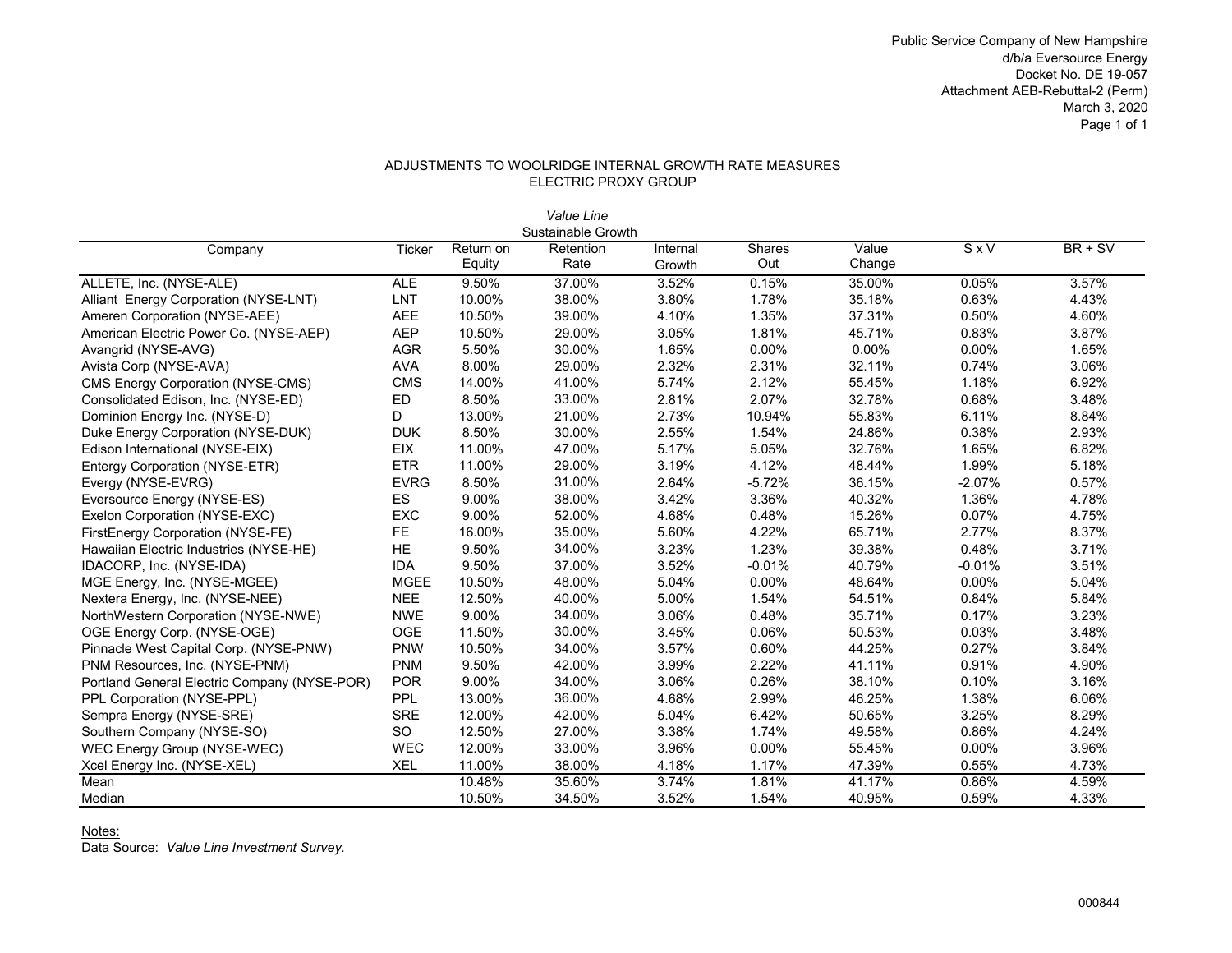| 30-Day Constant Growth DCF - Woolridge Electric Proxy Group |    |            |                 |                   |            |          |          |         |            |
|-------------------------------------------------------------|----|------------|-----------------|-------------------|------------|----------|----------|---------|------------|
|                                                             |    | [1]        | $[2]$           | $\lceil 3 \rceil$ | $[4]$      | $[5]$    | [6]      | [7]     | [8]        |
|                                                             |    | Annualized | <b>Dividend</b> | Expected          | Value Line | Yahoo    | Zacks    | Average | Mean       |
| Company                                                     |    | Dividend   | Yield           | Dividend          | Earnings   | Earnings | Earnings | Growth  | <b>ROE</b> |
|                                                             |    |            |                 | Yield             | Growth     | Growth   | Growth   | Rate    |            |
| ALLETE, Inc. (NYSE-ALE)                                     | \$ | 2.35       | 2.86%           | 2.96%             | 6.00%      | 7.00%    | 7.20%    | 6.73%   | 9.69%      |
| Alliant Energy Corporation (NYSE-LNT)                       | \$ | 1.42       | 2.69%           | 2.77%             | 6.50%      | 5.40%    | 5.49%    | 5.80%   | 8.57%      |
| Ameren Corporation (NYSE-AEE)                               | \$ | 1.98       | 2.62%           | 2.70%             | 6.50%      | 4.30%    | 6.16%    | 5.65%   | 8.35%      |
| American Electric Power Co. (NYSE-AEP)                      | \$ | 2.80       | 3.06%           | 3.14%             | 4.00%      | 6.05%    | 5.65%    | 5.23%   | 8.37%      |
| Avangrid (NYSE-AVG)                                         | \$ | 1.76       | 3.60%           | 3.73%             | 8.50%      | 6.20%    | 7.39%    | 7.36%   | 11.09%     |
| Avista Corporation (NYSE-AVA)                               | \$ | 1.55       | 3.28%           | 3.34%             | 3.50%      | 3.50%    | 3.36%    | 3.45%   | 6.79%      |
| <b>CMS Energy Corporation (NYSE-CMS)</b>                    | \$ | 1.53       | 2.48%           | 2.57%             | 7.00%      | 7.50%    | 6.42%    | 6.97%   | 9.54%      |
| Consolidated Edison, Inc. (NYSE-ED)                         | \$ | 2.96       | 3.34%           | 3.39%             | 3.00%      | 2.78%    | 2.00%    | 2.59%   | 5.98%      |
| Dominion Resources, Inc. (NYSE-D)                           | \$ | 3.67       | 4.47%           | 4.59%             | 6.50%      | 4.41%    | 4.78%    | 5.23%   | 9.82%      |
| Duke Energy Corporation (NYSE-DUK)                          | \$ | 3.78       | 4.18%           | 4.29%             | 6.00%      | 4.65%    | 4.84%    | 5.16%   | 9.45%      |
| Edison International (NYSE-EIX)                             | \$ | 2.45       | 3.59%           | 3.68%             | <b>NMF</b> | 3.90%    | 5.27%    | 4.59%   | 8.26%      |
| Entergy Corporation (NYSE-ETR)                              | \$ | 3.72       | 3.17%           | 3.23%             | 0.50%      | Negative | 7.00%    | 3.75%   | 6.98%      |
| Evergy, Inc. (NYSE-EVRG)                                    | \$ | 2.02       | 3.18%           | 3.28%             | <b>NMF</b> | 6.70%    | 6.43%    | 6.57%   | 9.85%      |
| Eversource Energy (NYSE-ES)                                 | \$ | 2.14       | 2.60%           | 2.67%             | 5.50%      | 5.60%    | 5.63%    | 5.58%   | 8.25%      |
| Exelon Corp. (NYSE-EXC)                                     | \$ | 1.45       | 3.24%           | 3.31%             | 9.00%      | 0.46%    | 4.50%    | 4.65%   | 7.97%      |
| FirstEnergy Corporation (ASE-FE)                            | \$ | 1.56       | 3.29%           | 3.40%             | 6.50%      | Negative | 6.00%    | 6.25%   | 9.65%      |
| Hawaiian Electric Inductries (NYSE-HE)                      | \$ | 1.28       | 2.90%           | 2.95%             | 2.50%      | 3.40%    | 4.22%    | 3.37%   | 6.33%      |
| IDACORP, Inc. (NYSE-IDA)                                    | \$ | 2.68       | 2.55%           | 2.59%             | 3.50%      | 2.50%    | 3.85%    | 3.28%   | 5.88%      |
| MGE Energy, Inc. (NYSE-MGEE)                                | \$ | 1.41       | 1.86%           | 1.90%             | 6.00%      | 4.00%    | N/A      | 5.00%   | 6.90%      |
| NextEra Energy Inc. (NYSE-NEE)                              | \$ | 5.00       | 2.16%           | 2.26%             | 10.50%     | 7.99%    | 7.98%    | 8.82%   | 11.08%     |
| NorthWestern Corporation (NYSE-NWE)                         | \$ | 2.30       | 3.24%           | 3.29%             | 3.00%      | 3.20%    | 2.73%    | 2.98%   | 6.27%      |
| OGE Energy Corp. (NYSE-OGE)                                 | \$ | 1.55       | 3.63%           | 3.72%             | 6.50%      | 3.50%    | 4.51%    | 4.84%   | 8.55%      |
| Pinnacle West Capital Corp. (NYSE-PNW)                      | \$ | 3.13       | 3.54%           | 3.63%             | 5.00%      | 4.41%    | 4.91%    | 4.77%   | 8.40%      |
| PNM Resources, Inc. (NYSE-PNM)                              | \$ | 1.16       | 2.36%           | 2.44%             | 7.00%      | 6.35%    | 5.60%    | 6.32%   | 8.76%      |
| Portland General Electric Company (NYSE-POR)                | \$ | 1.54       | 2.77%           | 2.83%             | 4.50%      | 4.10%    | 4.54%    | 4.38%   | 7.21%      |
| PPL Corporation (NYSE-PPL)                                  | \$ | 1.65       | 4.89%           | 4.91%             | 1.50%      | 0.50%    | N/A      | 1.00%   | 5.91%      |
| SEMPRA Energy (NYSE-SRE)                                    | \$ | 3.87       | 2.66%           | 2.79%             | 11.00%     | 10.05%   | 7.73%    | 9.59%   | 12.38%     |
| Southern Company (NYSE-SO)                                  | \$ | 2.48       | 4.00%           | 4.06%             | 3.50%      | 1.56%    | 4.50%    | 3.19%   | 7.25%      |
| WEC Energy Group (NYSE-WEC)                                 | \$ | 2.36       | 2.64%           | 2.72%             | 6.00%      | 6.15%    | 6.14%    | 6.10%   | 8.81%      |
| Xcel Energy Inc. (NYSE-XEL)                                 | \$ | 1.62       | 2.63%           | 2.70%             | 5.50%      | 5.20%    | 5.42%    | 5.37%   | 8.08%      |
| Mean [9]:                                                   |    |            |                 |                   |            |          |          |         | 9.06%      |

#### Notes:

[1] JRW-9.2 [2] JRW-9.2 [3] Equals [2] X (1 + .5 X [7])  $[4]$  JRW-9.4 [5] JRW-9.5 [6] JRW-9.5  $\overline{[7]}$  Equals average of  $[4]$ ,  $[5]$ , and  $[6]$ [8] Equals [2] X (1 + .5 X [7]) + [7] [9] Excludes companies with ROEs less than 7%.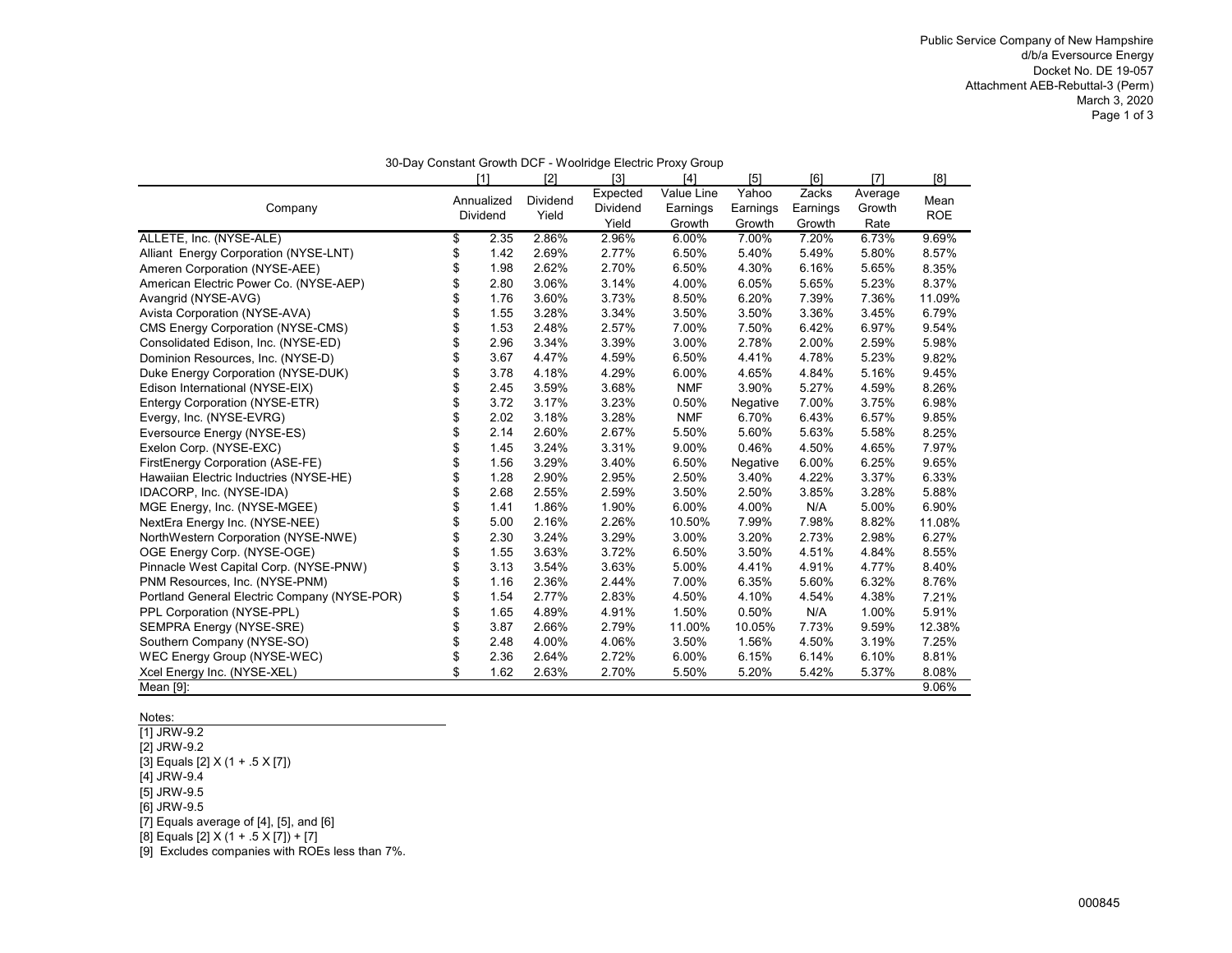| 90-Day Constant Growth DCF - Woolridge Electric Proxy Group |    |            |          |                   |            |          |          |         |            |
|-------------------------------------------------------------|----|------------|----------|-------------------|------------|----------|----------|---------|------------|
|                                                             |    | [1]        | [2]      | $\lceil 3 \rceil$ | [4]        | [5]      | [6]      | [7]     | [8]        |
|                                                             |    | Annualized | Dividend | Expected          | Value Line | Yahoo    | Zacks    | Average | Mean       |
| Company                                                     |    | Dividend   | Yield    | <b>Dividend</b>   | Earnings   | Earnings | Earnings | Growth  | <b>ROE</b> |
|                                                             |    |            |          | Yield             | Growth     | Growth   | Growth   | Rate    |            |
| ALLETE, Inc. (NYSE-ALE)                                     | \$ | 2.35       | 2.77%    | 2.86%             | 6.00%      | 7.00%    | 7.20%    | 6.73%   | 9.60%      |
| Alliant Energy Corporation (NYSE-LNT)                       | \$ | 1.42       | 2.71%    | 2.78%             | 6.50%      | 5.40%    | 5.49%    | 5.80%   | 8.58%      |
| Ameren Corporation (NYSE-AEE)                               | \$ | 1.98       | 2.59%    | 2.66%             | 6.50%      | 4.30%    | 6.16%    | 5.65%   | 8.31%      |
| American Electric Power Co. (NYSE-AEP)                      | \$ | 2.80       | 3.06%    | 3.14%             | 4.00%      | 6.05%    | 5.65%    | 5.23%   | 8.37%      |
| Avangrid (NYSE-AVG)                                         | \$ | 1.76       | 3.52%    | 3.65%             | 8.50%      | 6.20%    | 7.39%    | 7.36%   | 11.02%     |
| Avista Corporation (NYSE-AVA)                               | \$ | 1.55       | 3.28%    | 3.34%             | 3.50%      | 3.50%    | 3.36%    | 3.45%   | 6.79%      |
| <b>CMS Energy Corporation (NYSE-CMS)</b>                    | \$ | 1.53       | 2.46%    | 2.55%             | 7.00%      | 7.50%    | 6.42%    | 6.97%   | 9.52%      |
| Consolidated Edison, Inc. (NYSE-ED)                         | \$ | 2.96       | 3.30%    | 3.35%             | 3.00%      | 2.78%    | 2.00%    | 2.59%   | 5.94%      |
| Dominion Resources, Inc. (NYSE-D)                           | \$ | 3.67       | 4.60%    | 4.72%             | 6.50%      | 4.41%    | 4.78%    | 5.23%   | 9.95%      |
| Duke Energy Corporation (NYSE-DUK)                          | \$ | 3.78       | 4.10%    | 4.20%             | 6.00%      | 4.65%    | 4.84%    | 5.16%   | 9.37%      |
| Edison International (NYSE-EIX)                             | \$ | 2.45       | 3.43%    | 3.51%             | <b>NMF</b> | 3.90%    | 5.27%    | 4.59%   | 8.10%      |
| Entergy Corporation (NYSE-ETR)                              | \$ | 3.72       | 3.24%    | 3.31%             | 0.50%      | Negative | 7.00%    | 3.75%   | 7.06%      |
| Evergy, Inc. (NYSE-EVRG)                                    | \$ | 2.02       | 3.15%    | 3.25%             | <b>NMF</b> | 6.70%    | 6.43%    | 6.57%   | 9.81%      |
| Eversource Energy (NYSE-ES)                                 | \$ | 2.14       | 2.61%    | 2.68%             | 5.50%      | 5.60%    | 5.63%    | 5.58%   | 8.26%      |
| Exelon Corp. (NYSE-EXC)                                     | \$ | 1.45       | 3.14%    | 3.22%             | 9.00%      | 0.46%    | 4.50%    | 4.65%   | 7.87%      |
| FirstEnergy Corporation (ASE-FE)                            | \$ | 1.56       | 3.33%    | 3.44%             | 6.50%      | Negative | 6.00%    | 6.25%   | 9.69%      |
| Hawaiian Electric Inductries (NYSE-HE)                      | \$ | 1.28       | 2.88%    | 2.93%             | 2.50%      | 3.40%    | 4.22%    | 3.37%   | 6.30%      |
| IDACORP, Inc. (NYSE-IDA)                                    | \$ | 2.68       | 2.49%    | 2.53%             | 3.50%      | 2.50%    | 3.85%    | 3.28%   | 5.81%      |
| MGE Energy, Inc. (NYSE-MGEE)                                | \$ | 1.41       | 1.85%    | 1.90%             | 6.00%      | 4.00%    | N/A      | 5.00%   | 6.90%      |
| NextEra Energy Inc. (NYSE-NEE)                              | \$ | 5.00       | 2.20%    | 2.30%             | 10.50%     | 7.99%    | 7.98%    | 8.82%   | 11.13%     |
| NorthWestern Corporation (NYSE-NWE)                         | \$ | 2.30       | 3.18%    | 3.23%             | 3.00%      | 3.20%    | 2.73%    | 2.98%   | 6.21%      |
| OGE Energy Corp. (NYSE-OGE)                                 | \$ | 1.55       | 3.59%    | 3.67%             | 6.50%      | 3.50%    | 4.51%    | 4.84%   | 8.51%      |
| Pinnacle West Capital Corp. (NYSE-PNW)                      | \$ | 3.13       | 3.38%    | 3.46%             | 5.00%      | 4.41%    | 4.91%    | 4.77%   | 8.23%      |
| PNM Resources, Inc. (NYSE-PNM)                              | \$ | 1.16       | 2.30%    | 2.38%             | 7.00%      | 6.35%    | 5.60%    | 6.32%   | 8.69%      |
| Portland General Electric Company (NYSE-POR)                | \$ | 1.54       | 2.75%    | 2.81%             | 4.50%      | 4.10%    | 4.54%    | 4.38%   | 7.19%      |
| PPL Corporation (NYSE-PPL)                                  | \$ | 1.65       | 5.21%    | 5.23%             | 1.50%      | 0.50%    | N/A      | 1.00%   | 6.23%      |
| SEMPRA Energy (NYSE-SRE)                                    | \$ | 3.87       | 2.70%    | 2.83%             | 11.00%     | 10.05%   | 7.73%    | 9.59%   | 12.42%     |
| Southern Company (NYSE-SO)                                  | \$ | 2.48       | 4.09%    | 4.16%             | 3.50%      | 1.56%    | 4.50%    | 3.19%   | 7.35%      |
| WEC Energy Group (NYSE-WEC)                                 | \$ | 2.36       | 2.57%    | 2.65%             | 6.00%      | 6.15%    | 6.14%    | 6.10%   | 8.74%      |
| Xcel Energy Inc. (NYSE-XEL)                                 | \$ | 1.62       | 2.58%    | 2.65%             | 5.50%      | 5.20%    | 5.42%    | 5.37%   | 8.02%      |
| Mean [9]:                                                   |    |            |          |                   |            |          |          |         | 8.95%      |

#### Notes:

[1] JRW-9.2 [2] JRW-9.2  $[3]$  Equals  $[2]$  X (1 + .5 X  $[7]$ )  $[4]$  JRW-9.4 [5] JRW-9.5 [6] JRW-9.5 [7] Equals average of [4], [5], and [6]  $[8]$  Equals  $[2]$  X  $(1 + .5 \times [7]) + [7]$ [9] Excludes companies with ROEs less than 7%.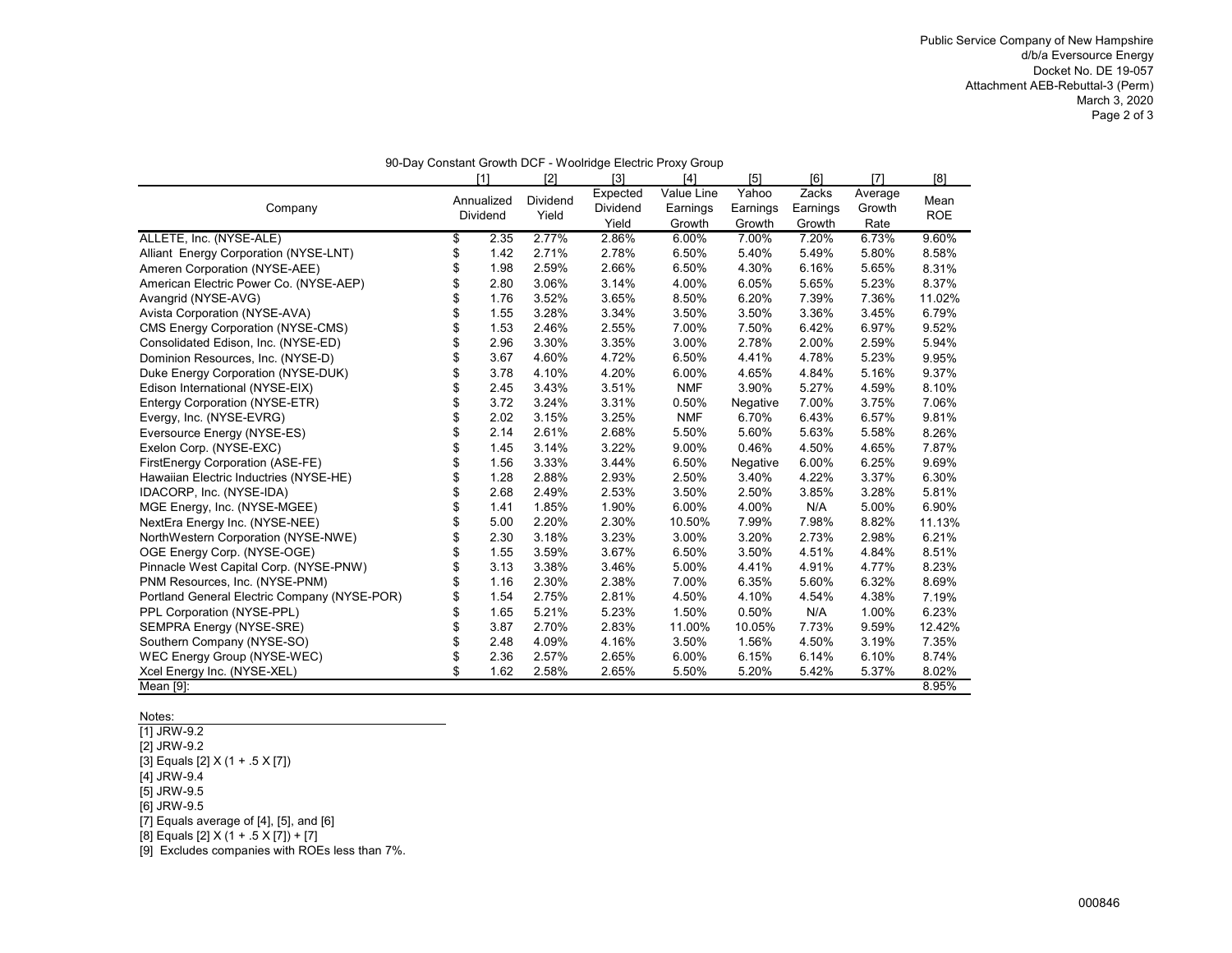|                                              |                        |                   |                               | 180-Day Constant Growth DCF - Woolridge Electric Proxy Group |                             |                             |                           |                    |
|----------------------------------------------|------------------------|-------------------|-------------------------------|--------------------------------------------------------------|-----------------------------|-----------------------------|---------------------------|--------------------|
|                                              | [1]                    | [2]               | $\lceil 3 \rceil$             | [4]                                                          | [5]                         | [6]                         | [7]                       | [8]                |
| Company                                      | Annualized<br>Dividend | Dividend<br>Yield | Expected<br>Dividend<br>Yield | Value Line<br>Earnings<br>Growth                             | Yahoo<br>Earnings<br>Growth | Zacks<br>Earnings<br>Growth | Average<br>Growth<br>Rate | Mean<br><b>ROE</b> |
| ALLETE, Inc. (NYSE-ALE)                      | \$<br>2.35             | 2.80%             | 2.89%                         | 6.00%                                                        | 7.00%                       | 7.20%                       | 6.73%                     | 9.62%              |
| Alliant Energy Corporation (NYSE-LNT)        | \$<br>1.42             | 2.82%             | 2.90%                         | 6.50%                                                        | 5.40%                       | 5.49%                       | 5.80%                     | 8.70%              |
| Ameren Corporation (NYSE-AEE)                | \$<br>1.98             | 2.62%             | 2.70%                         | 6.50%                                                        | 4.30%                       | 6.16%                       | 5.65%                     | 8.35%              |
| American Electric Power Co. (NYSE-AEP)       | \$<br>2.80             | 3.13%             | 3.22%                         | 4.00%                                                        | 6.05%                       | 5.65%                       | 5.23%                     | 8.45%              |
| Avangrid (NYSE-AVG)                          | \$<br>1.76             | 3.50%             | 3.63%                         | 8.50%                                                        | 6.20%                       | 7.39%                       | 7.36%                     | 10.99%             |
| Avista Corporation (NYSE-AVA)                | \$<br>1.55             | 3.43%             | 3.49%                         | 3.50%                                                        | 3.50%                       | 3.36%                       | 3.45%                     | 6.94%              |
| CMS Energy Corporation (NYSE-CMS)            | \$<br>1.53             | 2.58%             | 2.66%                         | 7.00%                                                        | 7.50%                       | 6.42%                       | 6.97%                     | 9.64%              |
| Consolidated Edison, Inc. (NYSE-ED)          | \$<br>2.96             | 3.36%             | 3.41%                         | 3.00%                                                        | 2.78%                       | 2.00%                       | 2.59%                     | 6.00%              |
| Dominion Resources, Inc. (NYSE-D)            | \$<br>3.67             | 4.70%             | 4.82%                         | 6.50%                                                        | 4.41%                       | 4.78%                       | 5.23%                     | 10.05%             |
| Duke Energy Corporation (NYSE-DUK)           | \$<br>3.78             | 4.18%             | 4.29%                         | 6.00%                                                        | 4.65%                       | 4.84%                       | 5.16%                     | 9.45%              |
| Edison International (NYSE-EIX)              | \$<br>2.45             | 3.62%             | 3.71%                         | <b>NMF</b>                                                   | 3.90%                       | 5.27%                       | 4.59%                     | 8.29%              |
| Entergy Corporation (NYSE-ETR)               | \$<br>3.72             | 3.48%             | 3.55%                         | 0.50%                                                        | Negative                    | 7.00%                       | 3.75%                     | 7.30%              |
| Evergy, Inc. (NYSE-EVRG)                     | \$<br>2.02             | 3.27%             | 3.38%                         | <b>NMF</b>                                                   | 6.70%                       | 6.43%                       | 6.57%                     | 9.95%              |
| Eversource Energy (NYSE-ES)                  | \$<br>2.14             | 2.74%             | 2.82%                         | 5.50%                                                        | 5.60%                       | 5.63%                       | 5.58%                     | 8.40%              |
| Exelon Corp. (NYSE-EXC)                      | \$<br>1.45             | 3.05%             | 3.12%                         | 9.00%                                                        | 0.46%                       | 4.50%                       | 4.65%                     | 7.77%              |
| FirstEnergy Corporation (ASE-FE)             | \$<br>1.56             | 3.50%             | 3.61%                         | 6.50%                                                        | Negative                    | 6.00%                       | 6.25%                     | 9.86%              |
| Hawaiian Electric Inductries (NYSE-HE)       | \$<br>1.28             | 2.95%             | 2.99%                         | 2.50%                                                        | 3.40%                       | 4.22%                       | 3.37%                     | 6.37%              |
| IDACORP, Inc. (NYSE-IDA)                     | \$<br>2.68             | 2.56%             | 2.60%                         | 3.50%                                                        | 2.50%                       | 3.85%                       | 3.28%                     | 5.89%              |
| MGE Energy, Inc. (NYSE-MGEE)                 | \$<br>1.41             | 1.93%             | 1.98%                         | 6.00%                                                        | 4.00%                       | N/A                         | 5.00%                     | 6.98%              |
| NextEra Energy Inc. (NYSE-NEE)               | \$<br>5.00             | 2.34%             | 2.45%                         | 10.50%                                                       | 7.99%                       | 7.98%                       | 8.82%                     | 11.27%             |
| NorthWestern Corporation (NYSE-NWE)          | \$<br>2.30             | 3.20%             | 3.25%                         | 3.00%                                                        | 3.20%                       | 2.73%                       | 2.98%                     | 6.23%              |
| OGE Energy Corp. (NYSE-OGE)                  | \$<br>1.55             | 3.61%             | 3.70%                         | 6.50%                                                        | 3.50%                       | 4.51%                       | 4.84%                     | 8.54%              |
| Pinnacle West Capital Corp. (NYSE-PNW)       | \$<br>3.13             | 3.34%             | 3.42%                         | 5.00%                                                        | 4.41%                       | 4.91%                       | 4.77%                     | 8.19%              |
| PNM Resources, Inc. (NYSE-PNM)               | \$<br>1.16             | 2.35%             | 2.42%                         | 7.00%                                                        | 6.35%                       | 5.60%                       | 6.32%                     | 8.74%              |
| Portland General Electric Company (NYSE-POR) | \$<br>1.54             | 2.81%             | 2.87%                         | 4.50%                                                        | 4.10%                       | 4.54%                       | 4.38%                     | 7.25%              |
| PPL Corporation (NYSE-PPL)                   | \$<br>1.65             | 5.28%             | 5.31%                         | 1.50%                                                        | 0.50%                       | N/A                         | 1.00%                     | 6.31%              |
| SEMPRA Energy (NYSE-SRE)                     | \$<br>3.87             | 2.80%             | 2.93%                         | 11.00%                                                       | 10.05%                      | 7.73%                       | 9.59%                     | 12.52%             |
| Southern Company (NYSE-SO)                   | \$<br>2.48             | 4.32%             | 4.39%                         | 3.50%                                                        | 1.56%                       | 4.50%                       | 3.19%                     | 7.58%              |
| WEC Energy Group (NYSE-WEC)                  | \$<br>2.36             | 2.72%             | 2.80%                         | 6.00%                                                        | 6.15%                       | 6.14%                       | 6.10%                     | 8.90%              |
| Xcel Energy Inc. (NYSE-XEL)                  | \$<br>1.62             | 2.67%             | 2.75%                         | 5.50%                                                        | 5.20%                       | 5.42%                       | 5.37%                     | 8.12%              |
| Mean [9]:                                    |                        |                   |                               |                                                              |                             |                             |                           | 9.04%              |

### 180-Day Constant Growth DCF - Woolridge Electric Proxy Group

#### Notes:

[1] JRW-9.2  $[2]$  JRW-9.2 [3] Equals [2] X (1 + .5 X [7])  $[4]$  JRW-9.4 [5] JRW-9.5 [6] JRW-9.5 [7] Equals average of [4], [5], and [6]  $[8]$  Equals  $[2]$  X  $(1 + .5 \times [7]) + [7]$ [9] Excludes companies with ROEs less than 7%.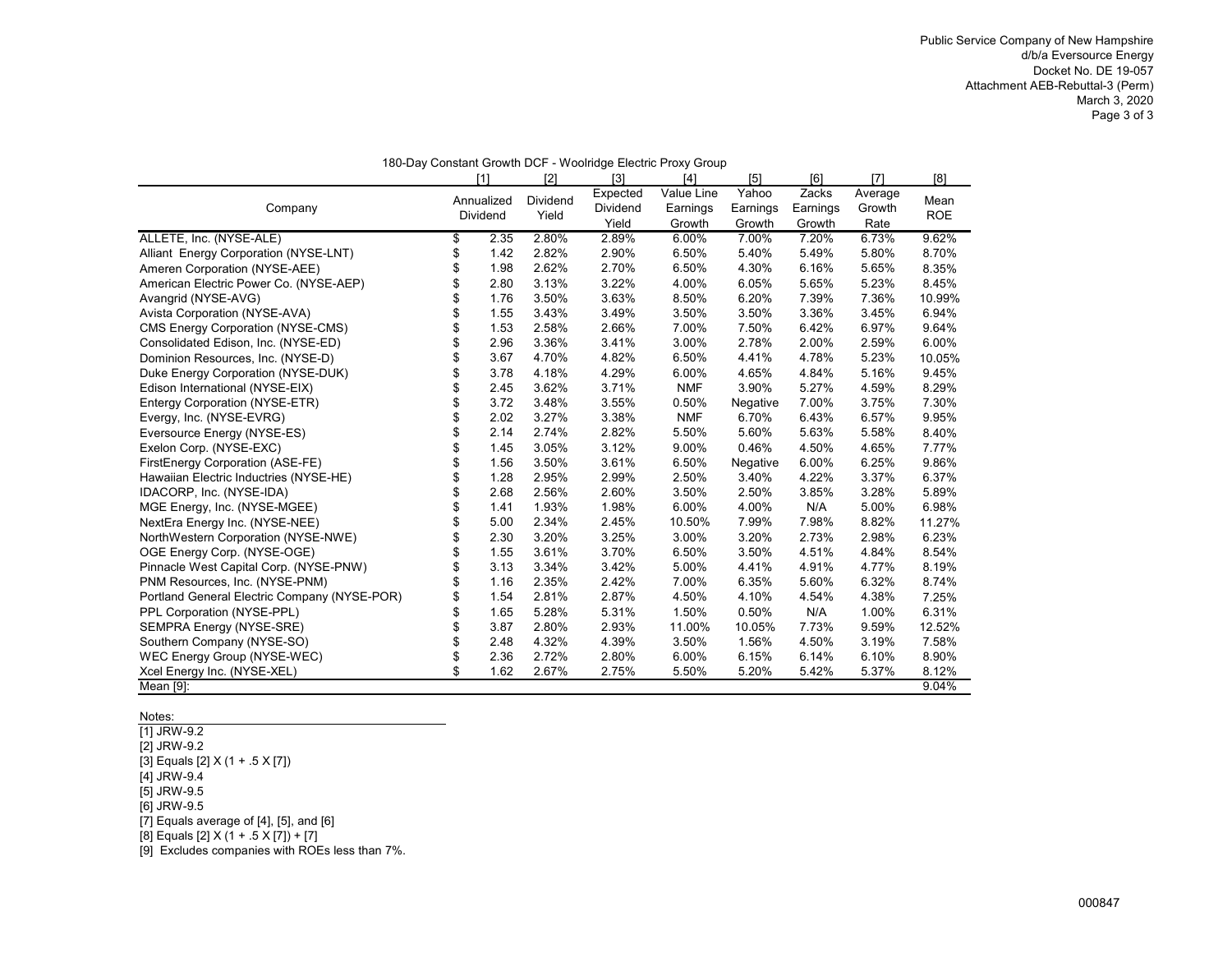Public Service Company of New Hampshire d/b/a Eversource Energy Docket No. DE 19-057 Attachment AEB-Rebuttal-4 (Perm) March 3, 2020 Page 1 of 1

## WOOLRIDGE - ADJUSTED DCF ANALYSIS NORMALIZED DIVIDEND YIELD ELECTRIC PROXY GROUP

|                             | 2011  |
|-----------------------------|-------|
| Dividend Yield              | 4.35% |
| Adjustment Factor [2]       | 1.025 |
| Adjusted Dividend Yield [3] | 4.46% |
| Growth Rate [4]             | 5.00% |
| Equity Cost Rate [5]        | 9.46% |

Notes:

[1] Source: Bloomberg Professional: 2011 Average Dividend Yield for Electric Utility Stocks.

[2] Equals 1 + .5 X [4]

[3] Equals Dividend Yield x [2]

[4] Source: Attachment JRW-9, Page 1.

[5] Equals [3] + [4]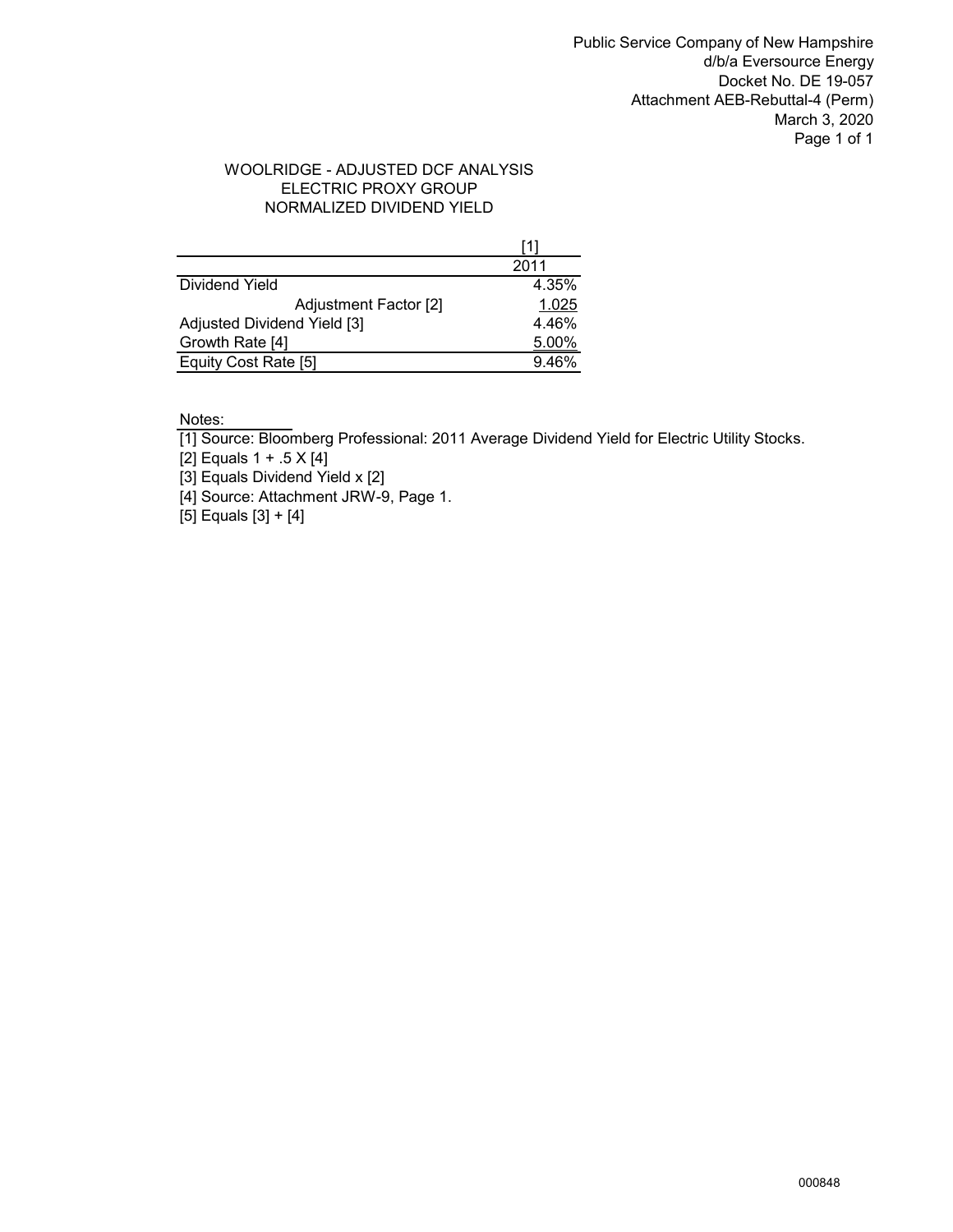Public Service Company of New Hampshire<br>
d/b/a Eversource Energy<br>
Docket No. DE 19-057<br>
Docket No. DE 19-057<br>
Attachment AEB-Rebuttal-5 (Perm)<br>March 3, 2020<br>Page 1 of 3

|                  | [1]                    | [2]                   | $[3]$          |
|------------------|------------------------|-----------------------|----------------|
|                  | Average                |                       |                |
|                  | Authorized<br>Electric | U.S. Govt.<br>30-year | Risk           |
|                  | <b>ROE</b>             | Treasury              | Premium        |
|                  |                        |                       |                |
| 1992.1           | 12.29%                 | 7.80%                 | 4.49%          |
| 1992.2<br>1992.3 | 11.86%<br>11.89%       | 7.89%<br>7.45%        | 3.96%<br>4.45% |
| 1992.4           | 12.23%                 | 7.52%                 | 4.71%          |
| 1993.1           | 11.91%                 | 7.07%                 | 4.84%          |
| 1993.2           | 11.64%                 | 6.86%                 | 4.79%          |
| 1993.3           | 11.08%                 | 6.31%                 | 4.77%          |
| 1993.4           | 11.09%                 | 6.14%                 | 4.95%          |
| 1994.1<br>1994.2 | 11.19%                 | 6.57%                 | 4.62%          |
| 1994.3           | 11.29%<br>12.75%       | 7.35%<br>7.58%        | 3.93%<br>5.17% |
| 1994.4           | 11.25%                 | 7.96%                 | 3.30%          |
| 1995.1           | 11.90%                 | 7.63%                 | 4.27%          |
| 1995.2           | 11.36%                 | 6.94%                 | 4.42%          |
| 1995.3           | 11.28%                 | 6.71%                 | 4.56%          |
| 1995.4           | 11.67%                 | 6.23%                 | 5.43%          |
| 1996.1<br>1996.2 | 12.25%<br>12.06%       | 6.29%<br>6.92%        | 5.96%<br>5.14% |
| 1996.3           | 11.00%                 | 6.96%                 | 4.04%          |
| 1996.4           | 11.40%                 | 6.62%                 | 4.78%          |
| 1997.1           | 11.08%                 | 6.81%                 | 4.27%          |
| 1997.2           | 11.62%                 | 6.93%                 | 4.68%          |
| 1997.3           | 12.00%                 | 6.53%                 | 5.47%          |
| 1997.4           | 11.12%                 | 6.14%                 | 4.98%          |
| 1998.1           | 12.00%                 | 5.88%                 | 6.12%          |
| 1998.2<br>1998.3 | 12.20%                 | 5.85%<br>5.47%        | 6.35%<br>6.18% |
| 1998.4           | 11.65%<br>12.15%       | 5.10%                 | 7.05%          |
| 1999.1           | 10.40%                 | 5.37%                 | 5.03%          |
| 1999.2           | 10.94%                 | 5.79%                 | 5.15%          |
| 1999.3           | 10.75%                 | 6.04%                 | 4.71%          |
| 2000.1           | 11.21%                 | 6.29%                 | 4.92%          |
| 2000.2           | 11.00%                 | 5.97%                 | 5.03%          |
| 2000.3           | 11.68%                 | 5.79%                 | 5.89%          |
| 2000.4<br>2001.1 | 12.50%                 | 5.69%                 | 6.81%<br>6.06% |
| 2001.2           | 11.50%<br>10.75%       | 5.44%<br>5.70%        | 5.05%          |
| 2001.3           | 10.76%                 | 5.52%                 | 5.24%          |
| 2001.4           | 12.69%                 | 5.30%                 | 7.39%          |
| 2002.1           | 10.10%                 | 5.51%                 | 4.59%          |
| 2002.2           | 11.57%                 | 5.61%                 | 5.95%          |
| 2002.3           | 11.25%                 | 5.08%                 | 6.17%          |
| 2003.1<br>2003.2 | 11.49%<br>11.58%       | 4.85%<br>4.60%        | 6.64%<br>6.98% |
| 2003.3           | 9.75%                  | 5.11%                 | 4.64%          |
| 2003.4           | 11.28%                 | 5.11%                 | 6.17%          |
| 2004.1           | 11.00%                 | 4.88%                 | 6.12%          |
| 2004.2           | 10.67%                 | 5.32%                 | 5.35%          |
| 2004.3           | 11.00%                 | 5.06%                 | 5.94%          |
| 2004.4           | 11.18%                 | 4.86%                 | 6.31%          |
| 2005.1<br>2005.2 | 10.65%<br>10.00%       | 4.69%<br>4.47%        | 5.96%<br>5.53% |
| 2005.3           | 11.63%                 | 4.44%                 | 7.19%          |
| 2005.4           | 10.65%                 | 4.68%                 | 5.97%          |
| 2006.1           | 10.38%                 | 4.63%                 | 5.74%          |
| 2006.2           | 10.60%                 | 5.14%                 | 5.46%          |
| 2006.3           | 10.05%                 | 4.99%                 | 5.05%          |
| 2006.4           | 10.49%                 | 4.74%<br>4.80%        | 5.75%          |
| 2007.1<br>2007.2 | 10.40%<br>10.31%       | 4.99%                 | 5.60%<br>5.32% |
| 2007.3           | 10.00%                 | 4.95%                 | 5.05%          |
| 2007.4           | 10.12%                 | 4.61%                 | 5.51%          |
| 2008.1           | 10.04%                 | 4.41%                 | 5.64%          |
| 2008.2           | 10.57%                 | 4.57%                 | 6.00%          |
| 2008.3           | 10.52%                 | 4.44%                 | 6.07%          |
| 2008.4           | 10.50%                 | 3.65%                 | 6.85%          |
| 2009.1<br>2009.2 | 10.44%<br>10.56%       | 3.44%<br>4.17%        | 7.00%<br>6.39% |
| 2009.3           | 10.25%                 | 4.32%                 | 5.93%          |
| 2009.4           | 10.41%                 | 4.34%                 | 6.08%          |
| 2010.1           | 10.37%                 | 4.62%                 | 5.74%          |
| 2010.2           | 9.97%                  | 4.36%                 | 5.61%          |
| 2010.3           | 10.05%                 | 3.86%                 | 6.20%          |
| 2010.4           | 10.27%                 | 4.17%                 | 6.10%          |
| 2011.1<br>2011.2 | 9.90%<br>10.12%        | 4.56%<br>4.34%        | 5.34%<br>5.78% |
| 2011.3           | 10.66%                 | 3.69%                 | 6.96%          |
| 2011.4           | 10.47%                 | 3.04%                 | 7.43%          |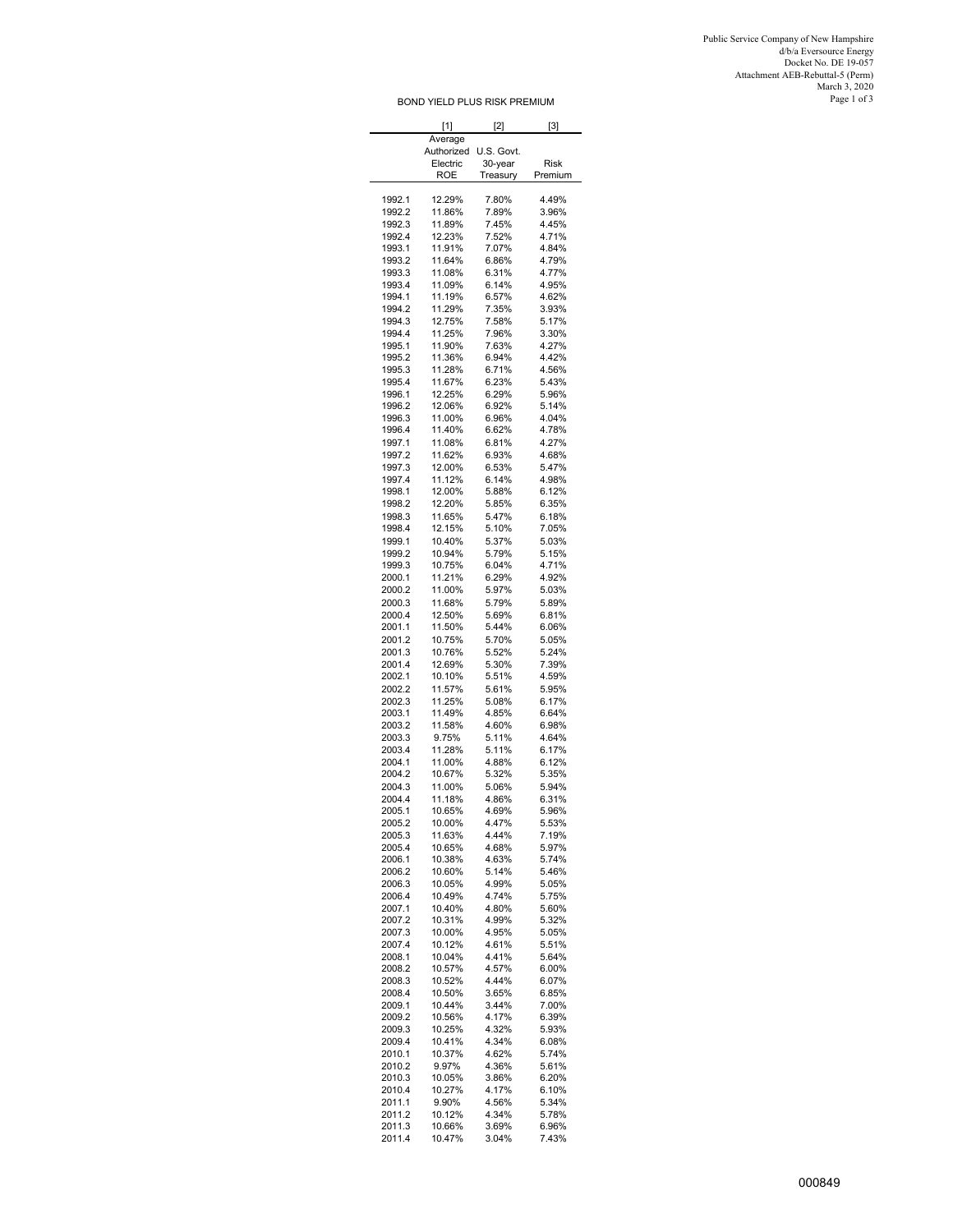Public Service Company of New Hampshire<br>
d/b/a Eversource Energy<br>
Docket No. DE 19-057<br>
Docket No. DE 19-057<br>
Attachment AEB-Rebuttal-5 (Perm)<br>March 3, 2020<br>March 3, 2020<br>Page 2 of 3

|                | [1]        | [2]        | [3]         |
|----------------|------------|------------|-------------|
|                | Average    |            |             |
|                | Authorized | U.S. Govt. |             |
|                | Electric   | 30-year    | <b>Risk</b> |
|                | <b>ROE</b> | Treasury   | Premium     |
| 2012.1         | 10.25%     | 3.14%      | 7.11%       |
| 2012.2         | 9.98%      | 2.93%      | 7.05%       |
| 2012.3         | 9.69%      | 2.74%      | 6.95%       |
| 2012.4         | 10.13%     | 2.86%      | 7.27%       |
| 2013.1         | 9.98%      | 3.13%      | 6.85%       |
| 2013.3         | 9.45%      | 3.71%      | 5.74%       |
| 2013.4         | 9.64%      | 3.79%      | 5.85%       |
| 2014.1         | 9.68%      | 3.69%      | 5.99%       |
| 2014.2         | 9.93%      | 3.44%      | 6.49%       |
| 2014.3         | 9.62%      | 3.26%      | 6.36%       |
| 2014.4         | 9.76%      | 2.96%      | 6.79%       |
| 2015.1         | 9.62%      | 2.55%      | 7.06%       |
| 2015.2         | 9.64%      | 2.88%      | 6.76%       |
| 2015.3         | 9.40%      | 2.96%      | 6.44%       |
| 2015.4         | 9.76%      | 2.96%      | 6.80%       |
| 2016.1         | 9.85%      | 2.72%      | 7.13%       |
| 2016.2         | 9.68%      | 2.57%      | 7.11%       |
| 2016.3         | 9.70%      | 2.28%      | 742%        |
| 2016.4         | 9.20%      | 2.83%      | 6.37%       |
| 2017.1         | 9.74%      | 3.04%      | 6.70%       |
| 2017.2         | 9.50%      | 2.90%      | 6.60%       |
| 2017.3         | 9.50%      | 2.82%      | 6.68%       |
| 2017.4         | 9.40%      | 2.82%      | 6.58%       |
| 2018.1         | 9.52%      | 3.02%      | 6.49%       |
| 2018.2         | 9.70%      | 3.09%      | 6.61%       |
| 2018.3         | 9.10%      | 3.06%      | 6.04%       |
| 2018.4         | 9.13%      | 3.27%      | 5.86%       |
| <b>AVERAGE</b> | 10.70%     | 4.89%      | 5.81%       |
| <b>MEDIAN</b>  | 10.57%     | 4.85%      | 5.94%       |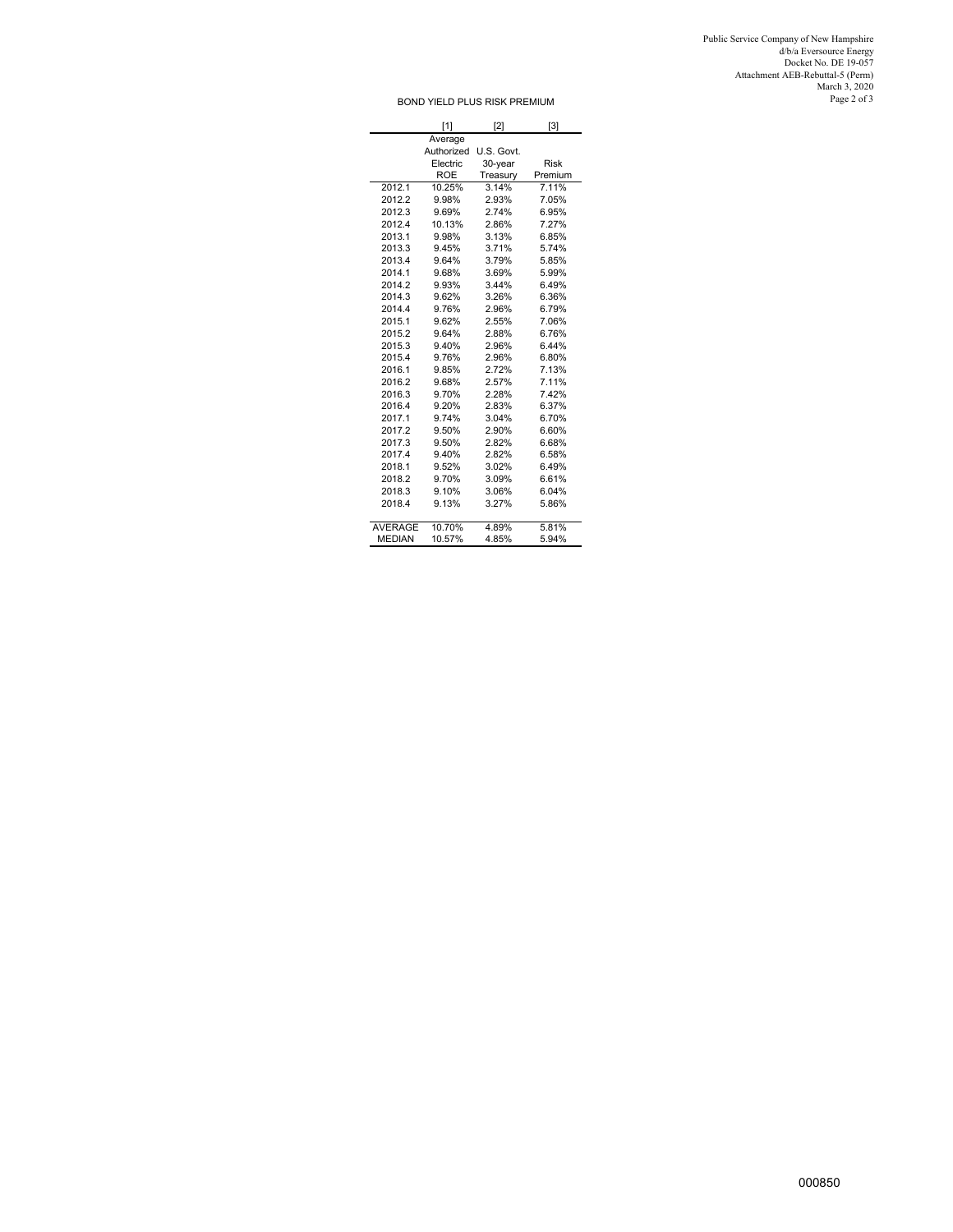

SUMMARY OUTPUT

| <b>Regression Statistics</b> |          |
|------------------------------|----------|
| Multiple R                   | 0.825117 |
| R Square                     | 0.680818 |
| <b>Adjusted R Square</b>     | 0.677719 |
| <b>Standard Error</b>        | 0.005269 |
| Observations                 | 105      |

## ANOVA

|                             | df           | SS                    | МS       |            | Significance F |            |             |             |
|-----------------------------|--------------|-----------------------|----------|------------|----------------|------------|-------------|-------------|
| Regression                  |              | 0.006100              | 0.006100 | 219.699567 | 0.000000       |            |             |             |
| Residual                    | 103          | 0.002860              | 0.000028 |            |                |            |             |             |
| Total                       | 104          | 0.008960              |          |            |                |            |             |             |
|                             |              |                       |          |            |                |            |             |             |
|                             | Coefficients | <b>Standard Error</b> | Stat     | P-value    | Lower 95%      | Upper 95%  | Lower 95.0% | Upper 95.0% |
| Intercept                   | 0.0830       | 0.001758              | 47.23    | 0.000000   | 0.079545       | 0.086519   | 0.079545    | 0.086519    |
| U.S. Govt. 30-year Treasury | (0.5101)     | 0.034416              | (14.82)  | 0.000000   | (0.578373)     | (0.441862) | (0.578373)  | (0.441862)  |

|                                                      |            | [8]         | [9]        |
|------------------------------------------------------|------------|-------------|------------|
|                                                      | U.S. Govt. |             |            |
|                                                      | 30-year    | <b>Risk</b> |            |
|                                                      | Treasurv   | Premium     | <b>ROE</b> |
|                                                      |            |             |            |
| Current 30-Day Average [4]                           | 3.04%      | 6.75%       | 9.79%      |
| Blue Chip Consensus Forecast (Q2 2019 - Q2 2020) [5] | 3.28%      | 6.63%       | 9.91%      |
| Blue Chip Consensus Forecast (2020-2024) [6]         | 3.90%      | 6.31%       | 10.21%     |
| <b>AVERAGE</b>                                       |            |             | 9.97%      |

Notes:<br>2017 Source: Regulatory Research Associates, accessed March 12, 2019.<br>2017 Source: Bloomberg Professional, quarterly bond yields are the average of each trading day in the quarter<br>31 Equals Column [1] – Column [2]<br>3